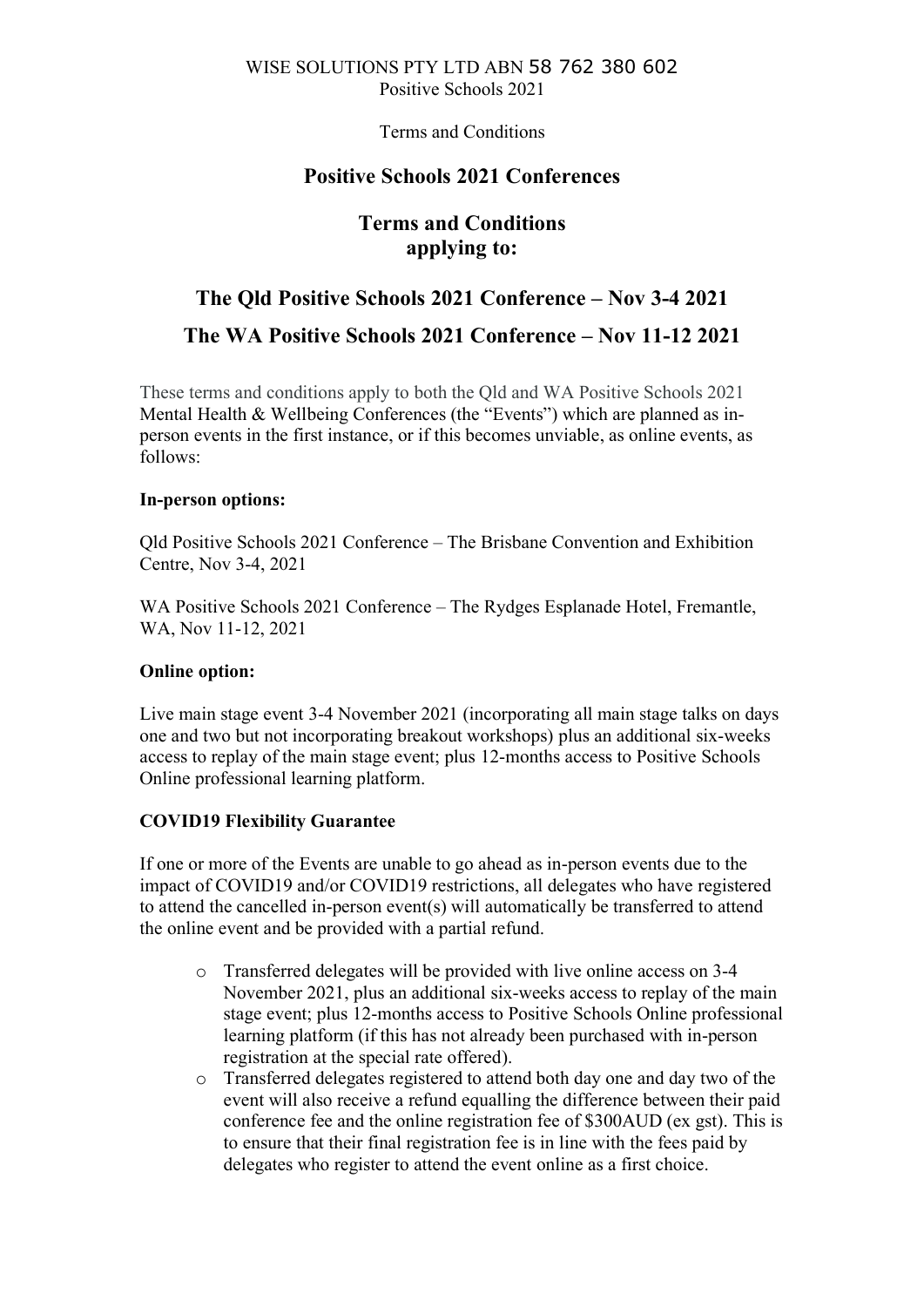#### Terms and Conditions

#### **The submission of a registration form for one or more of the Events is subject to these terms and conditions**

The submission of a registration form for an Event indicates that the person, school, company etc submitting the registration form acknowledges that they have read and understood these Terms and Conditions and have agreed to be bound by them

These Terms and Conditions shall be governed by and interpreted in accordance with the laws of Western Australia. These Terms and Conditions apply except to the extent of any inconsistencies with any applicable laws, in which event such laws will prevail to the extent of the inconsistency

- Submission of a registration form is a binding commitment to attend the Positive Schools event(s) applied for as first, an in-person event or, if this becomes unviable, second as an online event; and pay the agreed fee(s).
- All fees owing need to be paid to Wise Solutions within 14 days, or within the time frame stated on the invoice sent to the delegate(s) elected email address. Event places may be cancelled by Wise Solutions if invoices are not paid within the stated time period on the invoice of the delegate(s).
- No refunds will be given for cancellation of a paid booking (with the exception of needing to employ the COVID19 Flexibility Guarantee), however, a credit note may be issued, at the discretion of the organisers, to allow attendance at an alternative Wise Solutions event if the booking cancellation occurs before 1st September 2021.
- There will be no refunds or credit notes given if cancellation occurs on or after 1st September 2021 (with the exception of needing to employ the COVID19 Flexibility Guarantee).
- Unpaid registrations will be liable for payment of the full amount if submitted on or after 1st September 2021, even if cancellation of the registration is made by the delegate.
- By submitting a registration form to attend one or more events, you have agreed to the registration fee. If you wish to cancel your place and have registered, but not paid to attend the conference day(s) you must notify us in writing before the 1st of October 2021 of your decision to cancel, otherwise you will be charged the full agreed price.
- All fees owing need to be paid in full before the commencement of the conference unless special arrangement has been made with Neil Porter, conference organiser. Once the conference is over, all fees associated with collecting payment will need to be met in addition to the payment of monies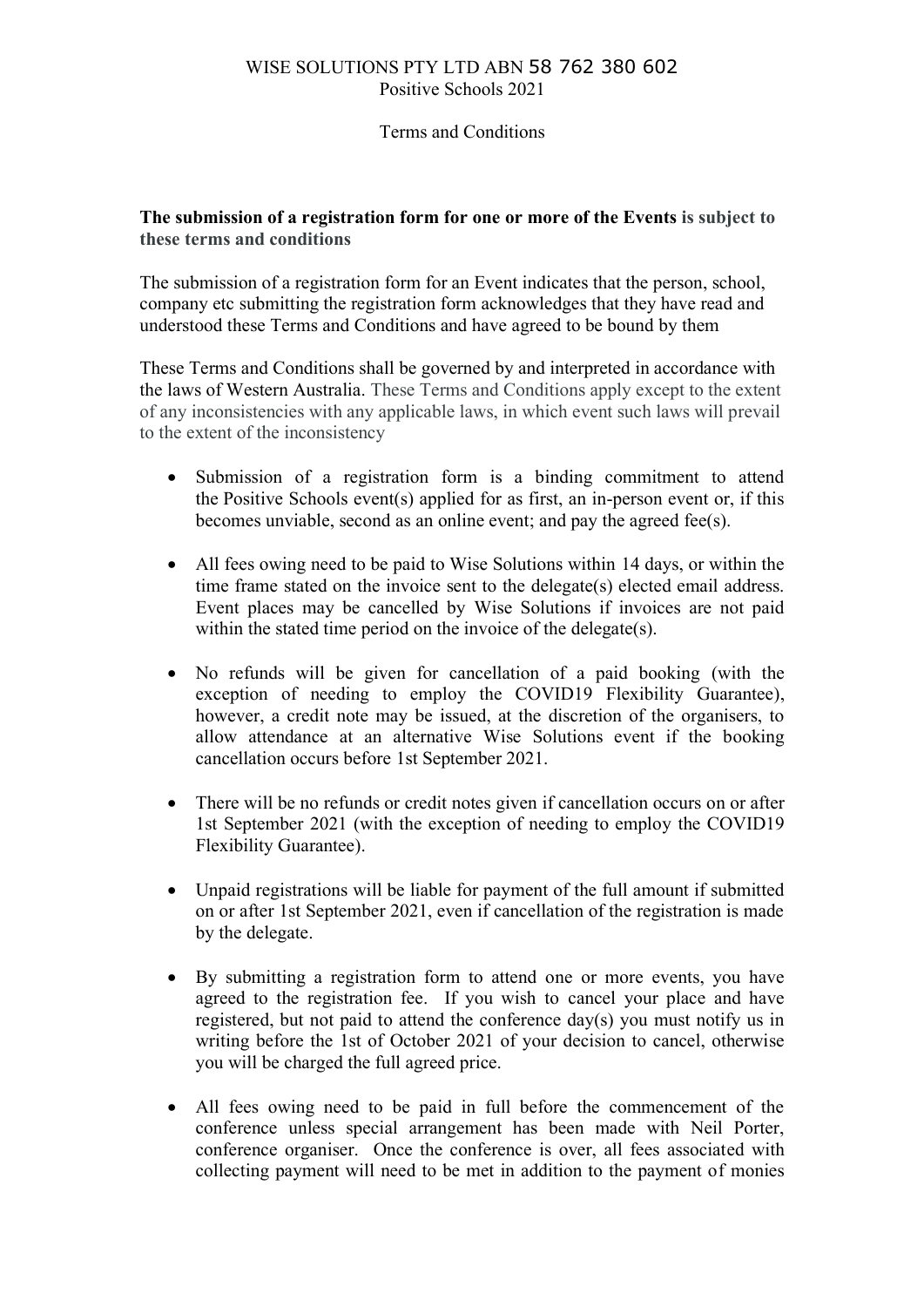#### Terms and Conditions

owed. These fees include, but are not limited to, debt collection fees, interest and administration charges.

- If an individual wishes to take the place of a registered delegate who is no longer able to attend (e.g. another staff member from the same school/organisation) then Wise Solutions must be informed in writing and agree to this before the day(s) of the event(s) registered for. Wise Solutions agreement will not be unreasonably withheld.
- In the event that a registration form is received after all places have been taken for the requested event(s), the registration will be rejected, and any monies paid returned. Individuals making unsuccessful submissions may choose to refrain from claiming back payment and have their name added to a waiting list for their requested events
- In the event that Wise Solutions cancels one or more Positive Schools conferences (such that the event is neither in-person nor online), all monies paid will be refunded in full with the notable exception of a cancellation made by Wise Solutions as a direct result of a 'Force Majeure' 'Force Majeure' means any act, event or circumstance beyond the reasonable control of Wise Solutions which has a substantial impact on Wise Solutions and/or conferences and events and/or professional learning in general, within the education sector in which Wise Solutions operates, which could include, without limitation, casualties, war, rebellion, revolution, blockades, riots, insurrection, strikes, lockouts, labour or industrial problems, civil unrest, embargoes, domestic or international disturbance, acts of terrorism, outbreak of disease, virus, pandemics or epidemics, world and/or regional health threats, loss or substantial reduction in major airline services, governmental actions or delays, fire, hurricanes, earthquakes, storms, floods, other natural catastrophes or severe weather conditions, travel or health advisories, orders or recommendations issued by any relevant government authorities or international bodies or agencies. In the event of Force Majeure, Wise Solutions has the right to immediately terminate impacted Positive Schools events and will take all reasonable action to provide registered delegates with an equivalent, alternative professional development opportunity: In the unlikely event that one or more events is cancelled due to these exceptional circumstances, Wise Solutions will undertake the **COVID19 Flexibility Guarantee** as detailed in the previous section:
	- o In-person delegates who have registered to attend the impacted in-person event(s) will automatically be transferred to attend the online event.
	- o Transferred delegates will be provided with live online access on 3-4 November 2021, plus an additional six-weeks access to replay of the main stage event; plus 12-months access to Positive Schools Online professional learning platform (if this has not already been purchased at the special inperson registration rate).
	- o Transferred delegates registered to attend both day one and day two of the event will also receive a refund equalling the difference between their paid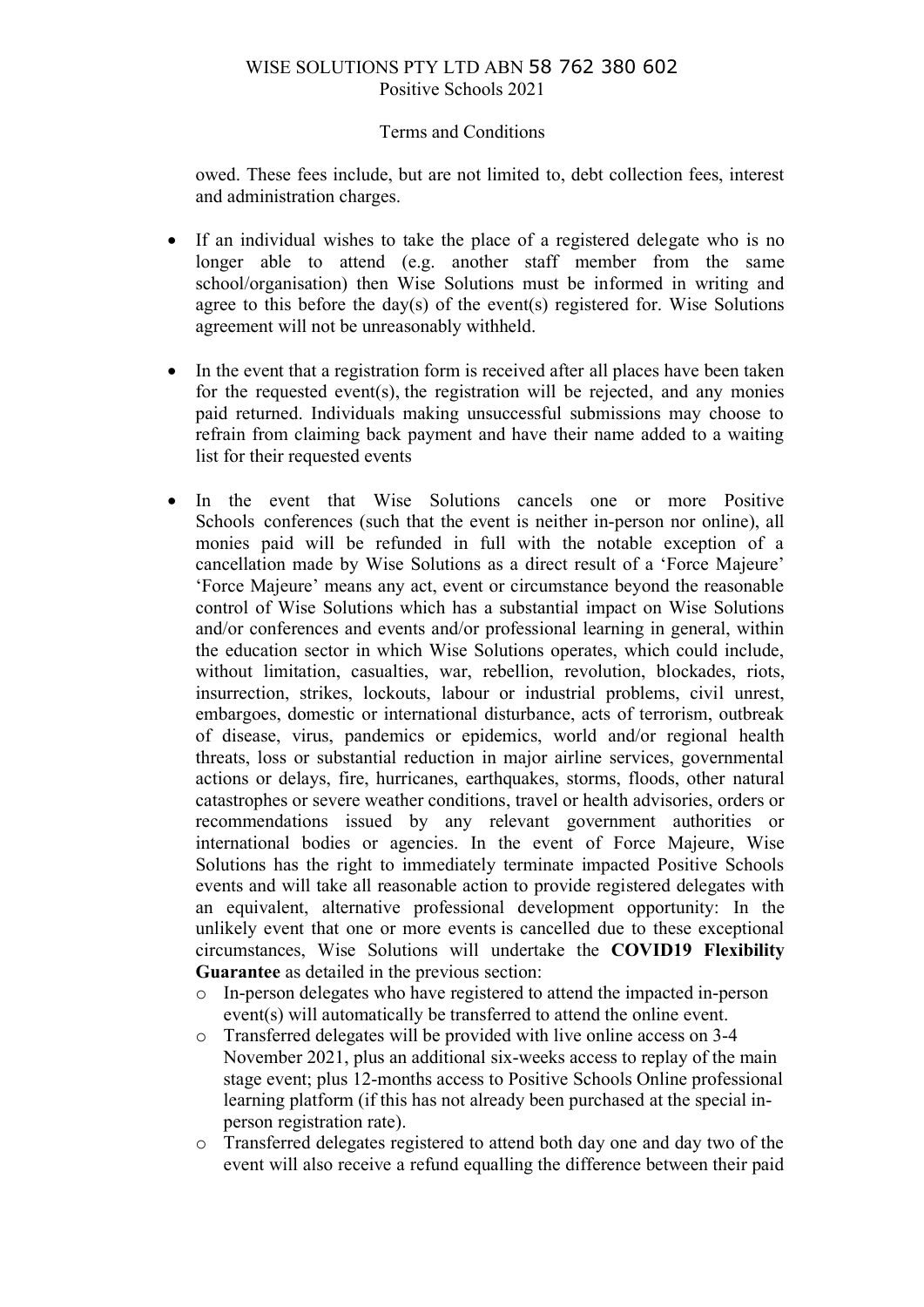#### Terms and Conditions

conference fee and the online registration fee of \$300AUD (ex. gst). This is to ensure that their final registration fee is in line with the fees paid by delegates who register to attend the event online as a first choice.

- **The downloading and sharing of online Positive Schools presentations is strictly forbidden** unless the delegate has previously obtained written permission from Neil Porter and/or Helen Street, the conference organisers.
- Reasonable endeavour will be made to ensure that the promoted list of presenters and workshops is represented as described on the conference website and in accompanying marketing material; Wise Solutions reserves the right to change the invited speakers and / or change the workshops without notice. Reasonable endeavour will be made to inform delegates of any changes that occur to the format and/or contents of the program before the event(s) but no refunds will be issued on the basis of moving from in-person to online or presenter changes that are made.
- The Positive Schools conferences prioritise teacher and school leader registrations. Registrations from other interested professionals are welcome but may be rejected if a large number of registrations are received and the event(s) is deemed likely to sell out.

All intellectual property in relation to content and promotion of Positive Schools events belongs to Wise Research Pty Ltd or its affiliates. You obtain no interest in that intellectual property. All content of the events is protected by Australian and international copyright and other intellectual property laws. You may not do anything which interferes with or breaches those laws or the intellectual property rights of the presentations and supporting materials of the events.

You may use the downloadable material provided for the event for educational or personal, non-commercial use provided you do not modify the content in any way (including any copyright notice). All rights not expressly granted under these terms and conditions are reserved by Wise Solutions Pty Ltd unless expressly stated otherwise. You are not permitted to copy or republish Event material without the copyright owners' permission.

# WISE SOLUTIONS PTY LTD ABN 58 762 380 602

# Contact Neil Porter

T: +(61) 0 (8) 9388 8843 & 9388 8853 F: +(61) 0 (8) 9388 8848

E: enquiries@wisesolutions.com.au